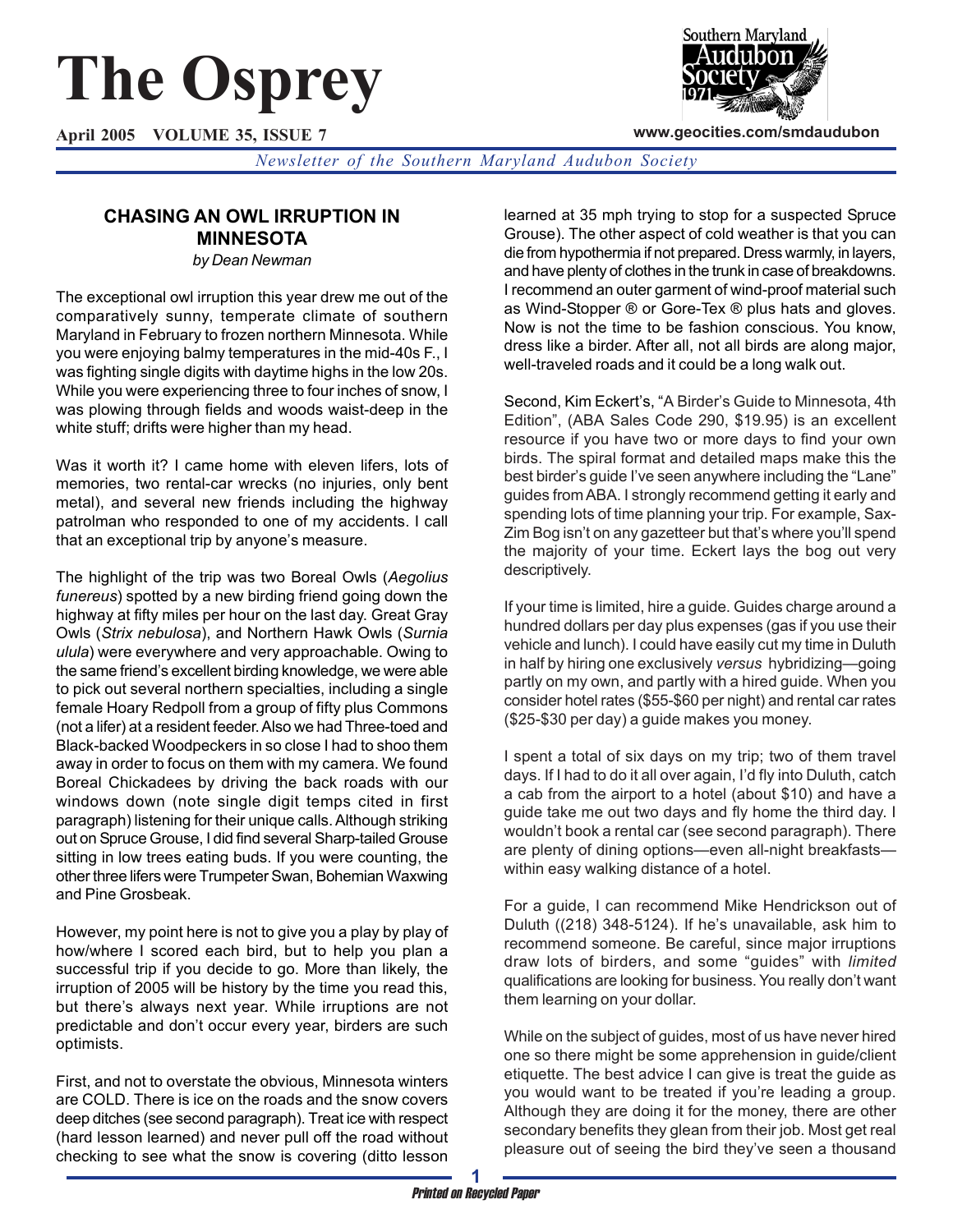times through your eyes. Give them some feedback. Act excited about seeing a life bird. You can kill a guide's enthusiasm fast if you simply check off the bird and ask, "What's next?"

While not as obligatory as in restaurants, tipping is always appreciated IF you think the guide went "above and beyond" expectations. Usually I set an arbitrary amount of five dollars per life bird and deviate from there.

Gratuities aren't always financial. What better way to spawn a long-term relationship than to leave an admired book or field-guide with a personal note on the inside cover? My experience is I never get all the birds I target in one visit so I'll be back. By leaving a personal memento, I have a friend instead of a business contact to aid me on subsequent trips.

As to Duluth, all businesses were cognizant of the owl irruption and the positive effect it was having on their offseason economy. Everyone I met was extremely helpful and had lots of great advice; particularly about hidden restaurants, out of the way scenic drives, etc. My best advice, aside from hiring a guide, is to use the locals for non-birding adventure advice. Minnesota has more than its share of "local color". If I can be of any assistance helping you plan your trip to Duluth, please email me at Dean.Newman@verizon.net.

## **VOLUNTEERS CLEAR A TRAIL AT DOUGLAS POINT TRAIL NOW OPEN FOR VISITORS**

On Saturday and Sunday, Feb. 26 and 27, volunteers worked with staff from the Federal Bureau of Land Management (BLM) to clear a trail into the BLM property at Douglas Point in Nanjemoy. The trail goes along the old road west from Rt. 224 to the historic Chiles house. There were many fallen trees across the old road, most of them blown down by Hurricane Isabel. The BLM workers used chain saws to cut the trunks of the fallen trees into sections about five feet long. The volunteers then cut the branches off these sections with hand saws, cut down the small young trees and bushes on the road with clippers and then carried or pushed all cut up tree trunks, branches, small trees and bushes off the road. The effort each day was from 11 a.m. to about 4:30 p.m. with a break for lunch provided by BLM. Most of the volunteers were members of Nanjemoy Vision, the group that was successful in1998 in getting almost all of this property previously owned by PEPCO purchased by BLM and the State of Maryland.

 PEPCO had planned to build a power plant on this property but then decided not, and put the property up for sale. A company wanted to buy all the property, about 2300 acres, for sand and gravel mining. But then BLM and Maryland DNR bought almost all the property except about 200 acres on the east side of Rt. 224. BLM owns most of the property west of Rt. 224 along the Potomac River. The state owns a section on the west side adjacent to Purse State Park and all the property on the east side of Rt. 224 except for the 200 acre piece that the sand and gravel company owns.

The trail is now open for hikers. The trail entrance on Rt. 224 is about 1.1 miles south of the intersection of Liverpool Point Road and Rt. 224. The distance on the trail from Rt. 224 to the remains of the Chiles house is about 1600 ft. Hikers can also continue their walk west past the house and then turn north on an old forest road that returns to Rt. 224 near Liverpool Point Road. There is a branch off this old road that goes down to the shore of the Potomac River.

## **REPORTS FROM THE FIELD**

#### **Charles County Chase, January 15, 2005 by Gwen Brewer**

On a cool day in January, a group of 8 people set out to see what they could find in Charles County. We started at the Port Tobacco Court House, which can be good for sparrows at this time of year. Although bird diversity was lower than we had hoped, we did have a few female Hooded Mergansers at this spot, in addition to Eastern Towhee, White-throated Sparrow, Dark-eyed Junco, Hermit Thrush, Song Sparrow, and Cedar Waxwing. Next, we stopped in a pine area that is part of Chapel Point State Park and attracted in a few Golden-crowned Kinglets and other songbirds with the chickadee-screech owl tape. Our journey then took us to Allens Fresh, where the highlights were Northern Harrier, Bald Eagle, and White-crowned Sparrow.

We continued our journey south to see what was on the Potomac River at Morgantown (including from Bob and Carol Eppley's backyard!), Southern Park, and Cobb Island, and checked out the Wicomico River and surrounding fields at Hatton Creek and near Windmill Point. Both species of scaup, Common Merganser (thanks to John Staples), Common Goldeneye, Bufflehead, Ruddy Duck, Doublecrested Cormorant, three species of gulls, and a number of decoys were seen at Morgantown. Common Loon, Longtailed Duck, more Buffleheads, scaup, Ruddy Duck, and Goldeneye were present at Cobb Island. Tundra Swan, Gadwall, Great Blue Heron, American Wigeon, Redbreasted Merganser, and Belted Kingfisher were at Southern Park; and the Wicomico River sites brought us good looks at Canvasback, more ruddies, and Common Goldeneye. Notable in fields and forests along the way were Red-tailed Hawk, American Kestrel, and five species of woodpecker (Red-bellied, Downy, Hairy, Pileated, and Northern Flicker). The final total was 57 species, with 15 species of waterfowl. It was an enjoyable trip, despite the cold, and one of the highlights of the trip for me was receiving a nice thank-you note from our youngest participant- thank you Eliana!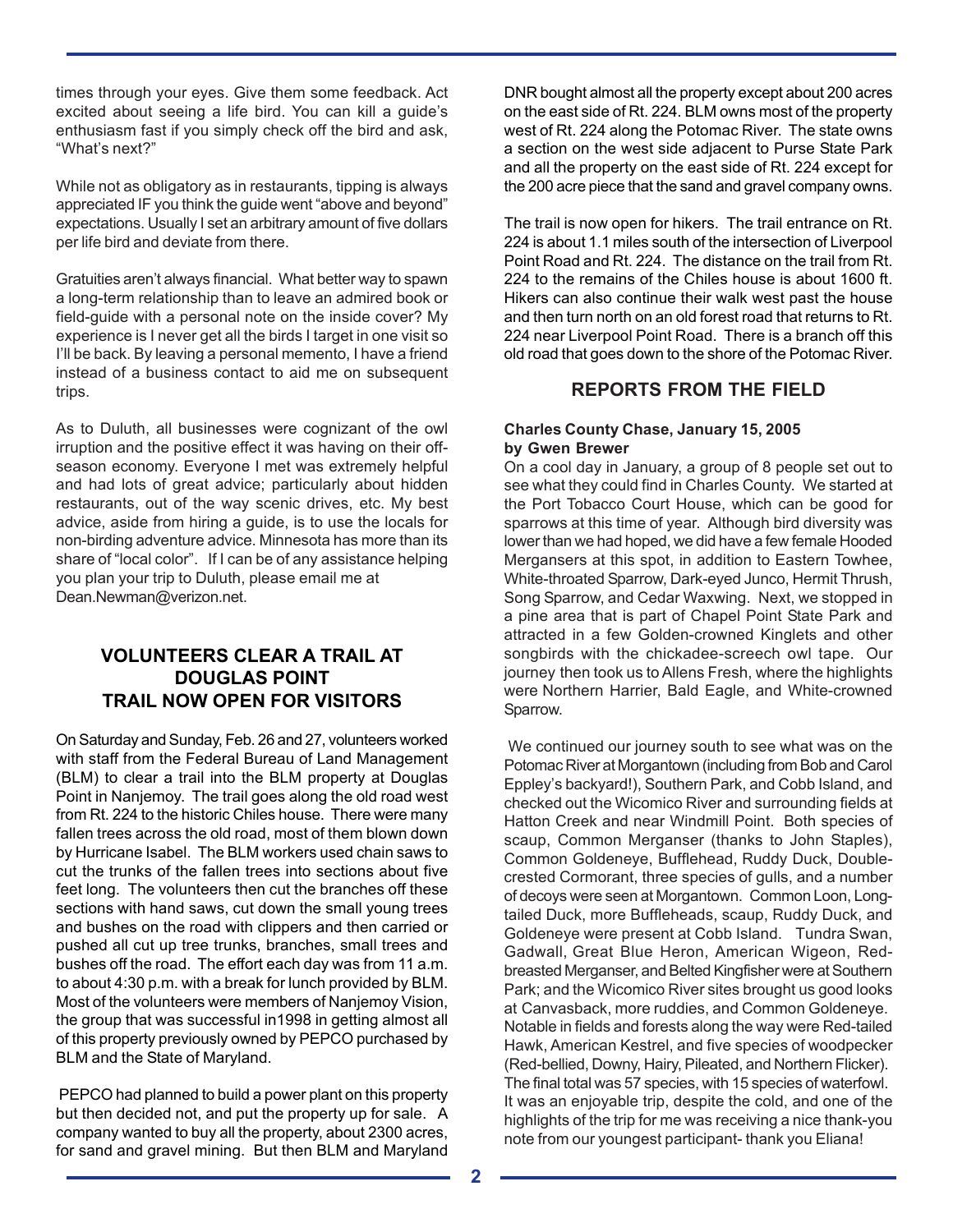#### **Jefferson Patterson Park, February 12 by Tyler Bell**

Three intrepid birders, George Harrington, Cynthia Brown and Dean Newman, showed up for the JeffPat field trip. Dean graciously chauffered around the park. We started off the day with a pair of Red-shouldered Hawks in preambles of mating. They were chasing each other around in the top of a sycamore, then one took off and began its incessant crying as it circled.

We walked the Woodland Trail behind the museum, a waste of time, as the woods were shady and cold with very little bird activity. The few birds that we encountered were found later in the day elsewhere.

Next stop was the old Academy of Natural Sciences pier. As we walked down the pier toward the river, the wind became more blustery out on the exposure of the water. The large raft of scaup that I had seen the previous week during the Patuxent River Waterfowl Survey was scattered and distant. They became even more scattered when an immature Bald Eagle swooped overhead. Eventually we managed to see both Lesser and Greater Scaup as well as Common Loon, Common Goldeneye, Bufflehead, Ruddy Duck, and a Horned Grebe that kept diving as soon as we got a scope on it. The lighting was such that you could actually see the purple head on the Lessers and the green on the Greaters. George spotted a bird that got away, a small crow flying away from us with several other larger crows. It did not vocalize to tell us whether it was a Fish Crow.

We drove down the farm road on the north side of the park stopping at the large pond. There were many Ring-necked Ducks there as well as Gadwall, Mallard, Black Duck and a female Hooded Merganser. Walking down to the river, we tallied Eastern Bluebird, Savannah Sparrows, and Yellowrumped Warblers foraging along the edge of muddy fields. We also picked up Long-tailed Duck (Oldsquaw for those who prefer the old name).

Walking along the edge of the pond toward the marsh, we found evidence of both Beaver and River Otter. The otter had created an "otter roll," which is an area of regurgitated fish scales that they apparently roll in. It was quite pungent! There was also a trail between the pond, the road and the hill down to the marsh where beaver, the otter, or both had worn away the grass leaving a muddy slide. The beaver had somehow blocked the overflow from the lake so water was spilling out the side of the pond and across the road. We spooked up a Wilson's Snipe there, then watched a Swamp Sparrow foraging around the edge of the overflow. The lighting was perfect on the sparrow giving all a new appreciation for how colorful a swampie really is.

Continued on page 4

## **VOLUNTEERS NEEDED FOR BLUEBIRD TRAIL**

The Bluebird Trail at Greenwell State Park is in need of a volunteer to maintain and monitor the bluebirds' nesting progress. If you can do this, please call Donny Hammett at 301-373-2320.

### **WELCOME, NEW MEMBERS!**

Travis Mattingly, Leonardtown Johanna Rambo, Hollywood Clara Moran, Accokeek Franklin Ampy, Suitland Suzanne Cassidy, Hughesville Carol Churi, Owings Justin Cooke, Mechanicsville Dianna Denton, Temple Hills Winston Dillard, California Hsus Donor, Accokeek Elizabeth Fick, Lusby Pat Friel, Chesapeake Beach Sue Gillett, Dunkirk Ruth Gilmore, Lexington Park Judy Gresham, Solomons Sherry Hession, La Plata Alan Hunter, Mechanicsville Leah Kargbo, Ft Washington James B. Law, Suitland Andrea Ledgerwood, Huntingtown Robert Martin, Hughesville James McComas, Solomons Tony Moore, Mechanicsville J. Neat, Chaptico William Oglesby, Leonardtown John Peace, Accokeek Robert Poling, La Plata Barbara Rice. Leonardtown William Richardson, California Kathy Sears, Prince Frederick Warren Shultzaberger. Hollywood Mr-Mrs William Standish, California Joseph Strickland, Charlotte Hall Phillip Tabbita, Waldorf Sharon Weber, Clinton Mr-Mrs Jack Edwards, Leonardtown Central Library, Patuxent River Sandra Klein, Huntingtown Henry Wyatt, Piney Point

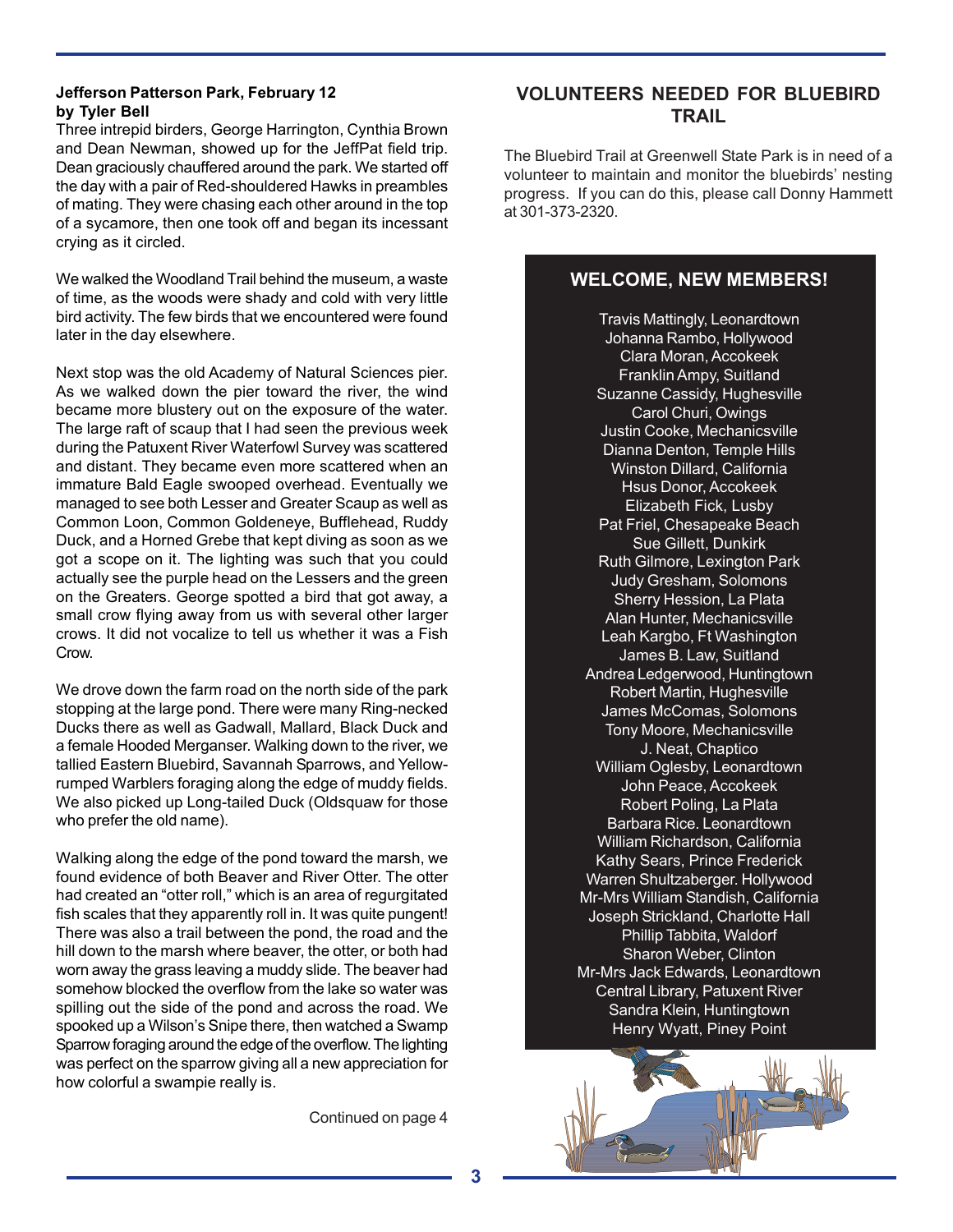Our final stop was at an area I call the earth dam. It's an elevated area across a marshy depression near the King's Reach archaeological site. Recently they installed heavy wooden railings on both sides of the road. These were perfect for resting on while scoping the depression. A bird was singing in the brambles, which at first I dismissed as a Ruby-crowned Kinglet. Then it finally dawned on me that it was a Winter Wren. We never saw it but it sang it's warbling song for a few minutes before departing. We added to our mammal list with a pair of muskrats that were feeding along the drainage oblivious to our presence. Dean saw a bird that he wanted us all to look at. It was a chickadee with a tremendous amount of white on the wings. None of us got a good look at the bib. Unfortunately, it flitted around in the brush then disappeared before we could come up with a consensus on it being a Black-capped Chickadee.

As we were returning to Dean's truck, we stopped at the edge of King's Reach where the woods meet the field. There were many sparrows flying from the trees down to the road edge. Among them were several Chipping Sparrows!

Adding a few more species before leaving the park yielded a cumulative tally for the trip of 56 species confirmed. Not bad for a few hours in early February!

#### **Beauvue Ponds**, **February 26 by Gwen Brewer**

Dean Newman graciously co-led this trip with me, and Tyler Bell got us started off in the right direction before he had to leave for a meeting. We had four other participants, who appreciated Dean's waterfowl identification sessions during the trip. At the ponds, we had 13 species of waterfowl: Mallard, Green-winged Teal, American Wigeon, Gadwall, Hooded Merganser, Tundra and Mute Swan, Canada Goose, Lesser Scaup, Ruddy Duck, Ring-necked Duck, Bufflehead, and nice looks at Redheads in the sunshine. We also saw Red-shouldered Hawk but not Northern Harrier, and Killdeer, American Kestrel, Northern Flicker, Eastern Meadowlark, Brown Thrasher, Common Grackle, and Red-winged Blackbird. The Short-eared Owls have not been seen recently at this location, and we did not find them either. As we looked over the farthest pond, our first Osprey of the year passed overhead! A sure sign that spring is on the way.

Our next stop was at the end of Abells Wharf Rd., where we picked up Red-tailed Hawk; Ring-billed, Herring, and Great Black-backed Gull; Great Blue Heron, Carolina Chickadee, and Swamp, Song, and White-throated Sparrow. We also had very close looks at Yellow-rumped

Continued on page 5

# **FOSTER PARENTS NEEDED**

*The gift of an osprey adoption becomes part of a special fund for the support of osprey research and raptor conservation projects in Southern Maryland. The foster parent receives:*

- 1) A certificate of adoption of an osprey fledgling banded with a numbered U.S. Fish and Wildlife Service leg band. The certificate gives the location and date the osprey was banded.
- 2) Information on osprey ecology and migration patterns, a 5"x7" photo of a fledgling and information that Steve receives on the whereabouts or fate of the bird.
	- Interested? Here's how to become an Osprey parent. Send \$10.00, with the form, for each fledgling to be adopted to:

# **Southern Maryland Audubon Society P.O. Box 181 Bryans Road, Maryland 20616**

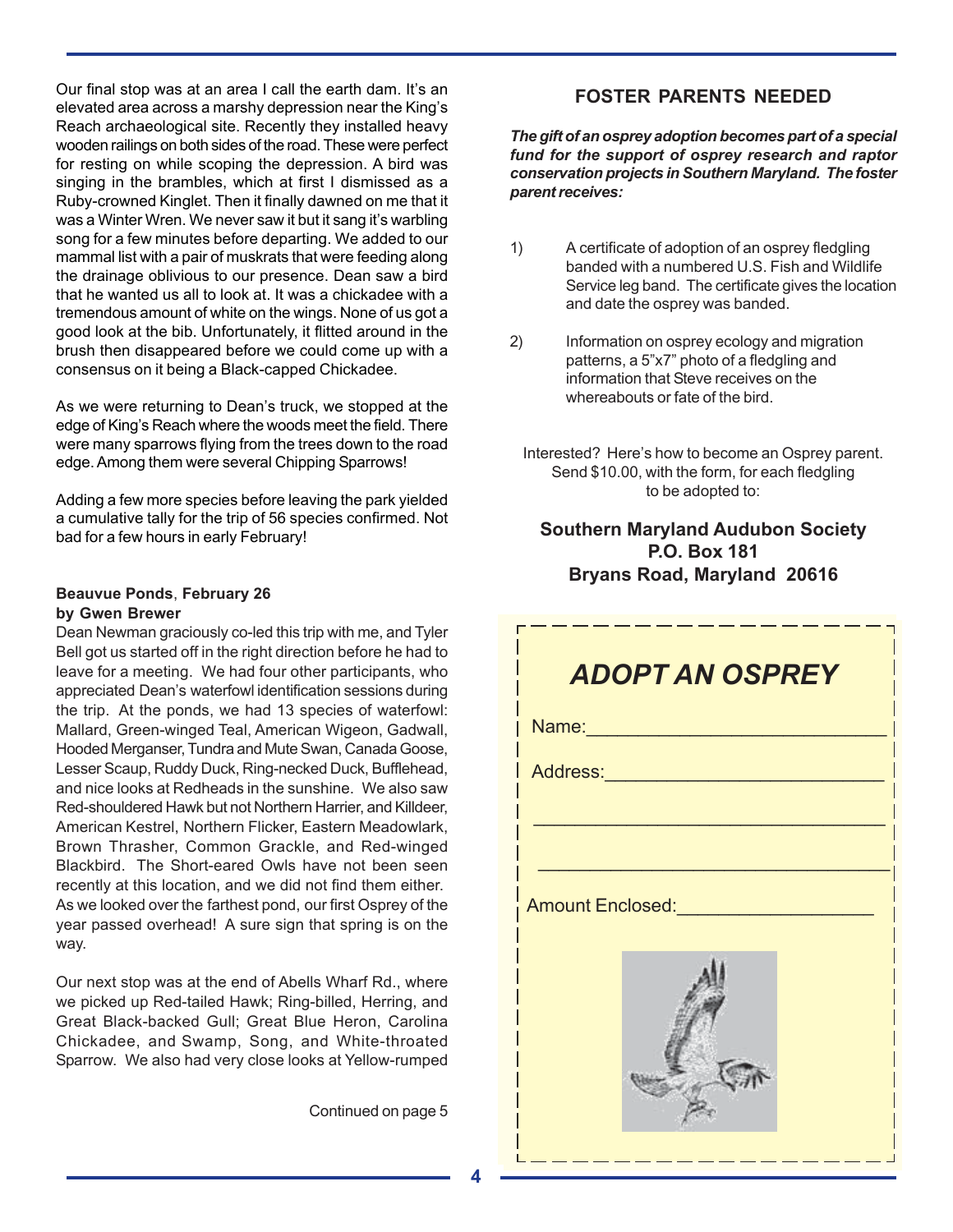Warblers on the ground, apparently feeding on insects associated with small puddles. On a tip from Tyler, we spent the rest of the half-day trip at St. Francis Xavier Church, down route 243 to the southwest of Leonardtown. The open fields yielded Northern Harrier, Eastern Bluebird, American Robin, American Pipit, Horned Lark, Dark-eyed Junco, and several hundred Tundra Swans. A surprise at this location was a single Wilson's (formerly Common) Snipe probing in the wet farm field. The total tally for the trip was 50 species. Thanks to all who attended!

#### **A Merlin in Bryans Road by Paul Nistico.**

I had a good observation Saturday, Feb 26. Pat and I weren't birding. We just pulled into the driveway at home and a dark gray raptor shot across the front yard ahead of us. We both called "Sharpie" but as the bird wheeled toward our back yard we clearly saw the silhouette of a smallish falcon. The bird was a Merlin! This is the second Merlin sighting we've had at our house in the last 3 years. Starting about 5 or 6 years ago, I've noticed a dramatic increase in Merlins overall and in western Charles County in particular.

#### APRIL EVENTS Continued from page 6

#### **April 30**—Saturday—8 a.m. **Field Trip**

Nanjemoy Environmental Education Center/Nanjemoy Marsh Sanctuary, Charles County.

**Spring Migrants.** Leader: Mike Callahan (301-246-4091, raptorsrule@juno.com). Half-day trip. Visit a migrant hotspot to search for early warblers, woodpeckers, waterfowl, and sparrows. Meet in strip mall parking lot in La Plata opposite the Methodist Church on the corner of Rt. 6 and Rt. 301 near KFC fast food store. Carpooling is encouraged, or contact leader if you want to meet at the site.

**May 4**—Wednesday—7:30 p.m. **Monthly Meeting** St. Mary's Memorial Library, Leonardtown, St. Mary's County.

**Monitoring Avian Productivity and Survivorship (MAPS): A Study of the Over winter Survival of Neotropical Migratory Birds**, by Jim Swift, NAS Patuxent River natural Resources Office. The MAPS program was established in the early 1990s to study the winter survivorship of neotropical migratory birds. The Institute for Bird Population in Point Reyes Station, California, collects and analyzes the data from bird banding returns at selected banding stations. NAS Patuxent River has participated in the program since 1992, collecting twelve consecutive years of banding data. Mr. Swift will tell about the results of this important project, which he has coordinated at Pax River since 1997.

#### **NEW OR RENEWAL MEMBERSHIP APPLICATION**

○○○○○○○○○○○○○○○○○○○○○○○○○○○○○○○○○○○○○○○○○○○○○ ○○○○○○○○○○○○○○○○○○○○○○○

- $\Box$  Please enroll me as a member of the Audubon Family and the Southern Maryland Audubon Society. I will receive the chapter newsletter, *The Osprey*, and all my dues will support environmental efforts in Southern Maryland.
- Please enroll me as a member of the National Audubon Society and the local chapter, the Southern Maryland Audubon Society, at the Introductory Offer.I will receive the *Audubon* magazine, the chapter newsletter, *The Osprey*, and support National and local environmental causes. A fraction of my dues will be returned to the local chapter**.**
- Please **renew** my membership in the National Audubon Society and the local chapter, the Southern Maryland Audubon Society. A fraction of my dues will be returned to the local chapter.

| Name    |              |  |
|---------|--------------|--|
| Address |              |  |
|         | <b>State</b> |  |

**Chapter-Only Dues** (new/renewal) **Make check payable to Southern Maryland Audubon Society**

| $\Box$ Individual/Family | 1yr \$20 2yr \$38 3yr \$56 |                            |
|--------------------------|----------------------------|----------------------------|
| $\Box$ Senior/Student    |                            | 1yr \$15 2yr \$28 3yr \$42 |

Optional Donation \$\_\_\_\_\_\_\_\_\_

**Mail to: Southern Maryland Audubon Society Attn: Membership P.O.Box 181 Bryans Road, MD 20616**

#### **National Dues, Make check payable to National Audubon Society**

- $\Box$  Introductory Offer 1 year \$20
- **Introductory Offer** 2 year  $$30$
- Senior/Student \$15
- **Exercise Renewal Rate** \$35